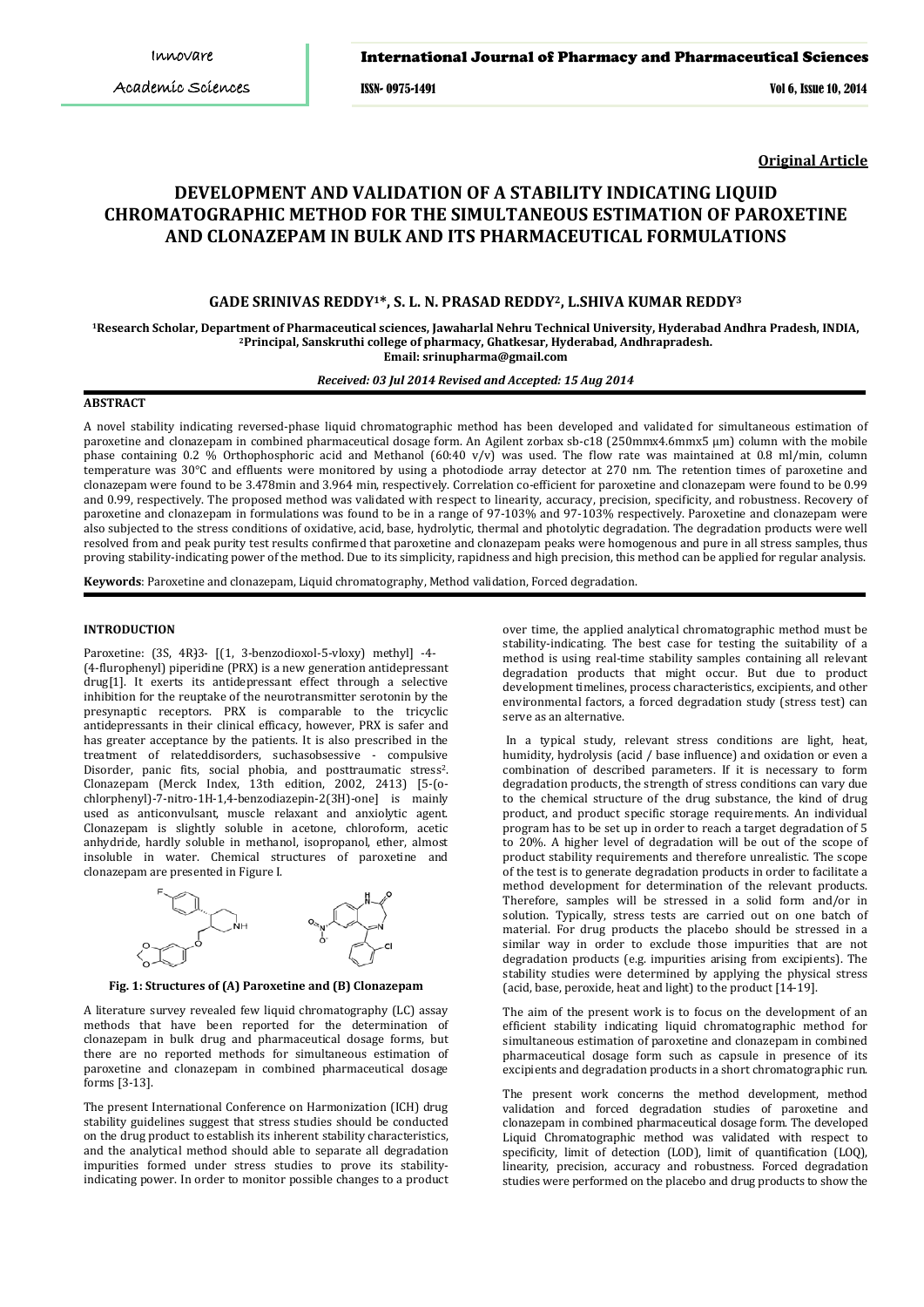stability-indicating nature of the method. These studies were performed in accordance with established ICH guidelines.

# **Experimental**

### **Instrumentation**

Samples were analyzed on Waters alliance 2695 HPLC system (Waters Corporation, Milford, MA) equipped with a with binary HPLC pump, Waters 2998 PDA detector and Waters Empower 2.0 software. The separation was achieved on Agilent zorbax sb-c18  $(250$  mm x 4.6 mm x 5  $\mu$ m) column.

#### **Chemicals and Reagents**

Paroxetine and Clonazepam standards were supplied by Dr. Reddy's Laboratories Ltd., Hyderabad. Methanol of HPLC grade was purchased from E. Merck (India) Ltd., Mumbai. Orthophosphoric acid of AR grade was obtained from S.D. Fine Chemicals Ltd., Mumbai and milli Q water. Paroxetine and Clonazepam capsules (ZAPTRA 25 - Intas Company) were procured from Local market.

#### **HPLC Conditions**

The mobile phase consisting of 0.2% v/v ortho phosphoric acid and methanol (HPLC grade) were filtered through 0.45 µm membrane filter before use, degassed and were pumped from the solvent reservoir in the ratio of  $60:40$  v/v into the column at a flow rate of 0.8 ml/min. The column temperature was maintained at 30°C. The detection was monitored at 270 nm and the run time was 6.0 minutes. The volume of injection loop was 10 µl prior to injection of the drug solution.

### **Preparation of standard solution**

Accurately weighed quantity, 100 mg of Paroxetine and 2 mg of Clonazepam was transferred into 50 ml of volumetric flask and diluted to the volume with mobile phase. From this stock, 5 ml of a solution was taken into a 10 ml volumetric flask and diluted to the volume with mobile phase (Concentration of Paroxetine: 1 mg/ml, concentartion of Clonazepam: 20µg/ml).

#### **Preparation of sample (drugs from marketed formulations) solution**

Twenty tablets were weighed and the average weight was calculated and crushed in to the fine powder, Tablet powder (Equivalent to four tablets) was transferred into 50 ml of volumetric flask and diluted to the volume with mobile phase. From this stock solution 5 ml was transferred into a 10 ml volumetric flask and diluted to the volume with mobile phase.(Concentration of Paroxetine : 1mg/ml, Concentartion of Clonazepam : 20 µg /ml).

#### **Forced degradation studies**

Forced degradation studies were performed at a 1048 mg of paroxetine and clonazepam in capsules to provide an indication of the stability-indicating property and specificity of the proposed method. A peak purity test was conducted for paroxetine and clonazepam peaks by using a PDA detector on stress samples. All solutions used in forced degradation studies were prepared by dissolving the drug product in a small volume of stressing agents. After degradation, these solutions were diluted with mobile phase to yield a stated concentration approximately. Conditions employed for performing the stress studies are described below.

### **Acid degradation**

Tablet powder equivalent to 1048 mg was accurately weighed and dissolved in 5 ml of mobile phase, 5 ml 5 N Hcl was added and the mixture was kept at 700 C for 5 min. The solution was brought to ambient temperature, neutralized by the addition of 5 ml 5 N NaOH and diluted to 25 ml with mobile phase.

To prepare the blank, 5 ml of 5 N HCl and 5 ml of 5 N NaOH were diluted to 25 ml with mobile phase.

### **Base degradation**

Tablet powder equivalent to 1048 mg was accurately weighed and dissolved in 5 ml of mobile phase, 5 ml 5N NaOH was added and the mixture was kept at 700C for 5 min. The solution was brought to ambient temperature, neutralized by the addition of 5 ml 5 N HCl and diluted to 25 ml with mobile phase.

To prepare the blank, 5 ml of 5 N NaOH and 5 ml of 5 N HCl were diluted to 25 ml with mobile phase.

#### **Oxidation degradation**

Tablet powder equivalent to 1048 mg was accurately weighed and dissolved in 5 ml of mobile phase, 5 ml of 3% hydrogen peroxide was added and the mixture was kept at 700 C for 10 min. The solution was brought to ambient temperature and diluted to 25 ml with mobile phase.

To prepare the blank, 5 ml of 3% hydrogen peroxide was diluted to 25 ml with mobile phase.

#### **Thermal degradation**

Tablet powder equivalent to 1048 mg was stored at 1050 C for 9 hr, dissolved and diluted to 25 mL with mobile phase.

#### **Photolytic degradation**

The susceptibility of the drug product to the light was studied. Tablet powder for photo stability testing was placed in a photo stability chamber and exposed to a white florescent lamp with an overall illumination of 1.2 million lux hours and near UV radiation with an overall illumination of 200 watt/m<sup>2</sup>/h at 25°C. Following removal from the photo stability chamber, the sample was prepared for analysis as previously described.

# **RESULTS AND DISCUSSION**

#### **Method Development**

The analytical procedure for the estimation of paroxetine and clonazepam in marketed formulation was optimized with a view to develop a precise and accurate assay method. Agilent Eclipse XDB (4.6\*150mm\*3.5mic), Agilent Zorbax C8 (4.6\*150mm\*5mic) and Inertsil-ODS (4.6\*250mm\*5mic) were used to provide an efficient separation but appropriate chromatographic separation was achieved on An Agilent zorbax sb-c18 (250mmx4.6mmx5mic). Various mobile phase systems were prepared and used to provide an appropriate chromatographic separation, but the proposed mobile phase containing 0.2% v/v Orthophoshoric acid: Methanol in the ratio of 60:40 (v/v) gave a better resolution. Using UV-visible PDA detector at 270 nm carried out the detection. Amongst the several flow rates tested, the flow rate of 1 ml/min was the best suited for both the drugs with respect to location and resolution of peaks. The retention time of paroxetine and clonazepam was found to 3.478min and 3.964 min respectively. The chromatograms of standard and sample solution of paroxetine and clonazepam were shown in Figure II. The asymmetry factor of paroxetine and clonazepam was 1.246 and 1.196 found to be respectively, which indicates symmetrical nature of the peak. The USP resolution of 3.361was achieved between paroxetine and clonazepam. The USP plate count of paroxetine and clonazepam was 10704 and 11407 found to be respectively, which indicates column efficiency for separation. System suitability parameters such as Peak asymmetry, Resolution and Number of theoretical plates are meeting ICH requirements. The percentage label claim of individual drugs found in formulations were calculated and provided in Table I. The results of analysis shows that the amounts of drugs estimated were in good agreement with the label claim of the formulations.

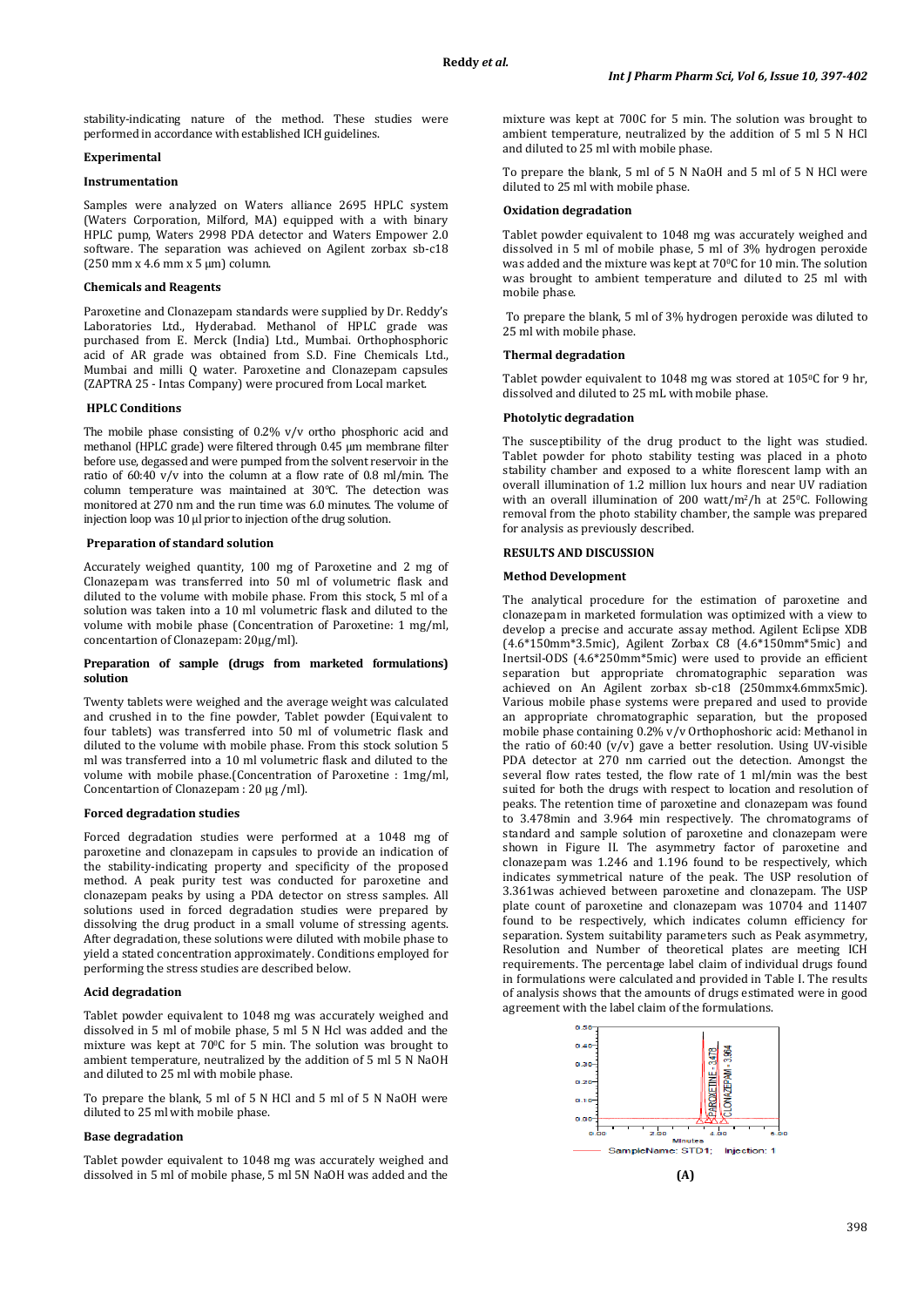

# **(B)**

**Fig. 2: Typical chromatograms of Paroxetine and Clonazepam (A) Standard (B) Formulation**

|  |  |  | Table 1: Assay results |
|--|--|--|------------------------|
|--|--|--|------------------------|

| Sample     | Label claim<br>(mg/tablet) | Amount<br>present<br>(mg/tablet) | Percentage Label<br>claim $(\% w/w)$ |
|------------|----------------------------|----------------------------------|--------------------------------------|
| Paroxetine | $25 \text{ mg}$            | 24.79                            | 99.1                                 |
| Clonazepam | 0.5 <sub>mg</sub>          | $0.5\,$                          | 100                                  |

### **Method Validation**

### **System Suitability Studies**

System suitability was determined before sample analysis from duplicate injections of the standard solutions of paroxetine and clonazepam.The column efficiency, resolution and peak asymmetry were calculated for the standard solutions. Resolution between paroxetine and clonazepam peaks was found to be 3.361. USP tailing (Peak Asymmetry) for paroxetine and clonazepam were found to be 1.246 and 1.196 respectively. Number of theoretical plates (USP plate count) for paroxetine and clonazepam were found to be 10704 and 11407 respectively.

The values obtained demonstrated the suitability of the system for the analysis of this drug combinations, system suitability parameters may fall within  $\pm$  3 % standard deviation range during routine performance of the method.

# **Specificity**

Specificity is the ability to assess unequivocally the analyte in presence of components which may be expected to be present. Typically these might include impurities, degradants, matrix, etc. Placebo interference was evaluated by analyzing the placebo prepared by the test method. No peak due to placebo was detected at the retention time of paroxetine and clonazepam. The specificity of the developed method was also conducted in presence of its degradation products.

#### **Precision**

The precision of method was verified by repeatability and intermediate precision. Repeatability was checked by injecting six individual sample preparations of paroxetine and clonazepam capsule. Percent relative standard deviation (RSD) of the area for each drug was calculated. The intermediate precision of the method was also evaluated using different analysts and different instruments and performing the analysis on different days. The results of precision study are provided in Table II.

### **Accuracy**

The accuracy of the method was determined by recovery experiments. The recovery studies were evaluated in triplicate using three concentration levels 50%, 100% and 150%. The percentage recovery data was obtained, added recoveries of standard drugs were found to be accurate (Table III & IV).

### **Linearity and Range**

The linearity of the method was determined at five concentration levels (50%, 75%, 100%, 125% and 150%). Linearity test solutions were prepared by diluting the stock solutions to the required concentrations. The calibration curves were plotted between the responses of peak area versus concentration of analyte. The slope and intercept value for calibration curve was  $y = 16616 \times (r2=0.99)$ for paroxetine and  $y = 19288$  x (r2=0.99) for clonazepam. The result (Table V) shows that an excellent correlation exists between areas and concentration of drugs within the concentration range. Calibration curves are presented in Figure III.

#### **Limit of detection & Limit of quantification (LOD & LOQ)**

Limit of quantification and detection were predicted by plotting linearity curve for different nominal concentrations of paroxetine and clonazepam (Table V).

Relative standard deviation (σ) method was applied, the LOQ and LOD values were predicted using following formulas. Precision was established at these predicted levels.

(a) LOQ = 10 σ / S

(b) LOD = 3.3 σ / S

Where  $\sigma$  = Residual standard deviation of response;

S = slope of the calibration curve.

LOQ and LOD values for paroxetine and clonazepam were found to be 9.501, 8.064 and 2.850, 2.419 respectively.

#### **Robustness**

Robustness of the method was determined by making slight changes in the chromatographic conditions and system suitability parameters for paroxetine and clonazepam standard and the resolution, USP Tailing and USP Plate count were recorded. The variables evaluated in the study were column temperature  $(\pm 5^{\circ}C)$ , flow rate (±0.2 mL/min). It was observed that there were no marked changes in the chromatograms, which demonstrates that the method developed is rugged and robust (Table VI & VII)



**Fig. 3: Linearity graphs of Paroxetine and Clonazepam**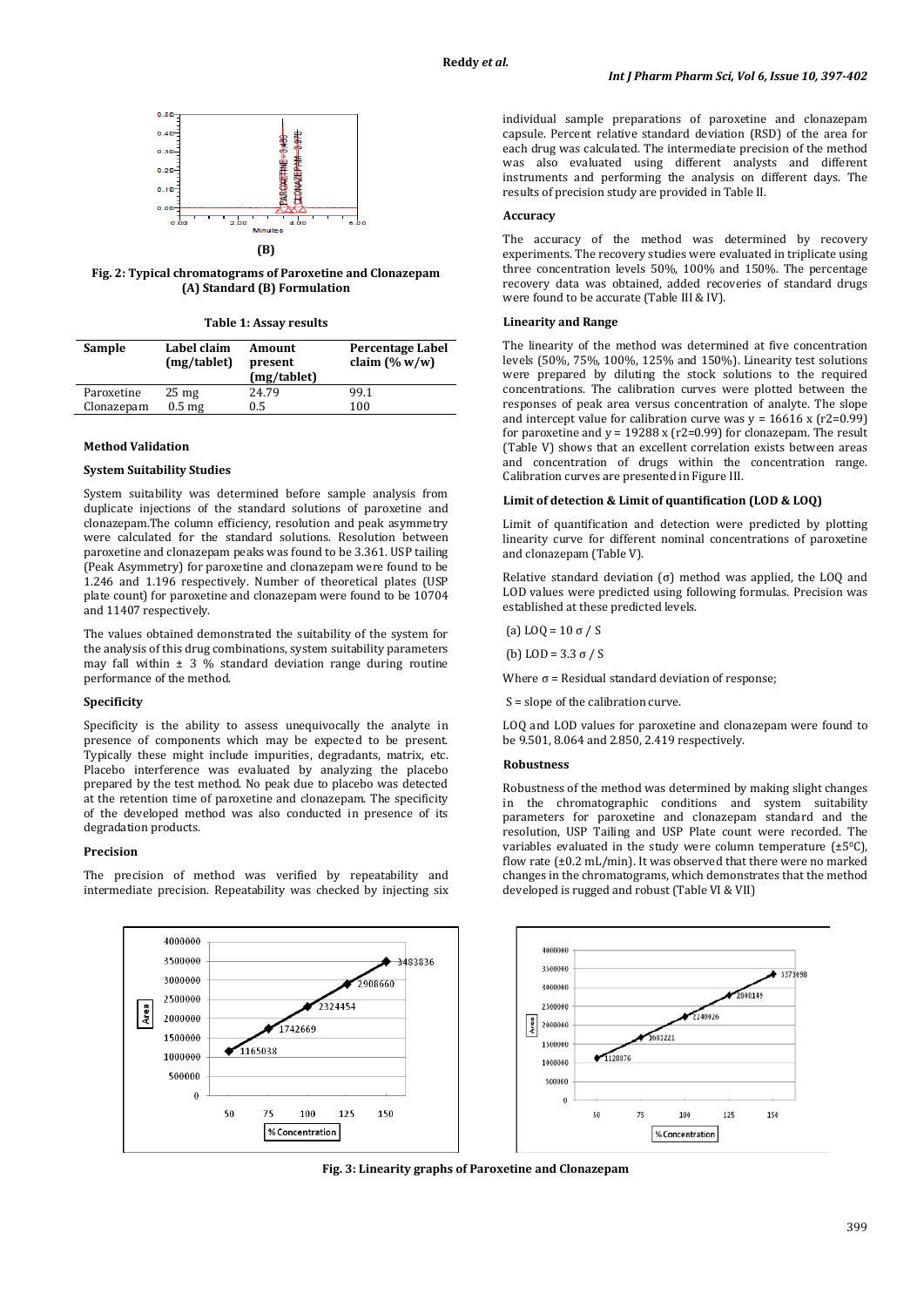```
Table 2: Precision Studies of Paroxetine and Clonazepam
```

| S. No.     | Sample Wt | <b>Area of Paroxetine</b> | <b>Area of Clonazepam</b> | % Assay of Paroxetine | % Assay of Clonazepam |
|------------|-----------|---------------------------|---------------------------|-----------------------|-----------------------|
|            | 1047.84   | 2329638                   | 2244561                   | 99                    | 100                   |
| 2          | 1047.84   | 2327634                   | 2249193                   | 99                    | 100                   |
| 3          | 1047.84   | 2320550                   | 2248507                   | 99                    | 100                   |
| 4          | 1047.84   | 2322042                   | 2247725                   | 99                    | 100                   |
| 5          | 1047.84   | 2321371                   | 2244102                   | 99                    | 100                   |
| 6          | 1047.84   | 2325815                   | 2241087                   | 99                    | 99                    |
| Average    |           |                           |                           | 99                    | 100                   |
| <b>STD</b> |           |                           |                           | 3725.18               | 3135.38               |
| %RSD       |           |                           |                           | 0.16                  | 0.14                  |

# **Table 3: Accuracy for Paroxetine**

| <b>Spiked Level</b> | <b>Sample Weight</b> | Sample Area | ug/ml added | $\mu$ g/ml found | % Recovery | Mean |
|---------------------|----------------------|-------------|-------------|------------------|------------|------|
| 50%                 | 523.92               | 1164679     | 198.000     | 198.59           | 100        | 100  |
| 50%                 | 523.92               | 1161393     | 198.000     | 198.03           | 100        |      |
| 50%                 | 523.92               | 1163728     | 198.000     | 198.42           | 100        | 100  |
| 100%                | 1047.84              | 2328234     | 396.000     | 396.98           | 100        |      |
| 100%                | 1047.84              | 2324841     | 396.000     | 396.40           | 100        |      |
| 100%                | 1047.84              | 2322363     | 396.000     | 395.98           | 100        | 100  |
| 150%                | 1571.76              | 3486485     | 594.000     | 594.47           | 100        |      |
| 150%                | 1571.76              | 3485959     | 594.000     | 594.38           | 100        |      |

# **Table 4: Accuracy of Clonazepam**

| <b>Spiked level</b> | Sample weight | <b>Sample Area</b> | µg/ml added | $\mu$ g/ml found | % Recovery | Mean |
|---------------------|---------------|--------------------|-------------|------------------|------------|------|
| 50%                 | 523.92        | 1124728            | 4.00        | 3.99             | 100        | 100  |
| 50%                 | 523.92        | 1127607            | 4.00        | 4.00             | 100        |      |
| 50%                 | 523.92        | 1128025            | 4.00        | 4.00             | 100        |      |
| 100%                | 1047.84       | 2244332.00         | 8.00        | 7.96             | 100        | 100  |
| 100%                | 1047.84       | 2244473.00         | 8.00        | 7.96             | 100        |      |
| 100%                | 1047.84       | 2241524.00         | 8.00        | 7.95             | 99         |      |
| 150%                | 1571.76       | 3374707            | 12.00       | 11.98            | 100        | 100  |
| 150%                | 1571.76       | 3374280            | 12.00       | 11.97            | 100        |      |
| 150%                | 1571.76       | 3377070            | 12.00       | 11.98            | 100        |      |

# **Table 5: Linearity of Paroxetine and Clonazepam**

| Paroxetine |         |            |            |       | Clonazepam |         |       |            |       |
|------------|---------|------------|------------|-------|------------|---------|-------|------------|-------|
| % Conc.    | Area    | $\mu g/ml$ | <b>LOD</b> | LOO   | % Conc.    | Area    | uq/ml | <b>LOD</b> | LOO   |
| 50         | 165038  | 200        | S/N        | 421   | 50         | 1128876 |       | S/N        | 9.92  |
| 75         | 1742669 | 300        | 2.850      | 9.501 | 75         | 1681221 |       | 2.419      | 8.064 |
| 100        | 2324454 | 400        |            |       | 100        | 2240026 |       |            |       |
| 125        | 2908660 | 500        |            |       | 125        | 2808149 | 10    |            |       |
| 150        | 3483836 | 600        |            |       | 150        | 3373098 | 12    |            |       |

### **Table 6: Robustness of Paroxetine**

| <b>Sample Name</b> | <b>RT</b> | Area  | <b>USP Tailing</b> | <b>USP Plate count</b> | S/N   |
|--------------------|-----------|-------|--------------------|------------------------|-------|
| TEMP-1             |           | 3.485 | 2353377            | 1.223                  | 10195 |
| TEMP-2             |           | 3.453 | 2305010            | 1.169                  | 10854 |
| FLOW-1             |           | 4.634 | 3134093            | 1.271                  | 11944 |
| FLOW-2             |           | 2.797 | 1903663            | 1.198                  | 8117  |

### **Table 7: Robustness of Clonazepam**

| <b>Sample Name</b> | DТ<br>n. | Area     | <b>USP Tailing</b> | <b>USP Plate count</b> | S/N    |
|--------------------|----------|----------|--------------------|------------------------|--------|
| TEMP-1             | 3.897    | 7425147  | $1.17-7$           | 7989                   | 635.11 |
| TEMP-2             | 3.802    | 6964485  | 1.174              | 8811                   | 670.73 |
| FLOW-1             | 4.548    | 10059395 | 1.171              | 8911                   | 816.17 |
| FLOW-2             | 3.433    | 7024245  | 1.193              | 7317                   | 688.34 |

# **Forced Degradation Studies**

Based on the results of the stress studies, the degradation behavior of paroxetine and clonazepam is as follows.

# **Acid degradation**

Paroxetine and Clonazepam were undergoing degradation in 5 N HCl at 700C for 10 min moderately. The impurities formed during this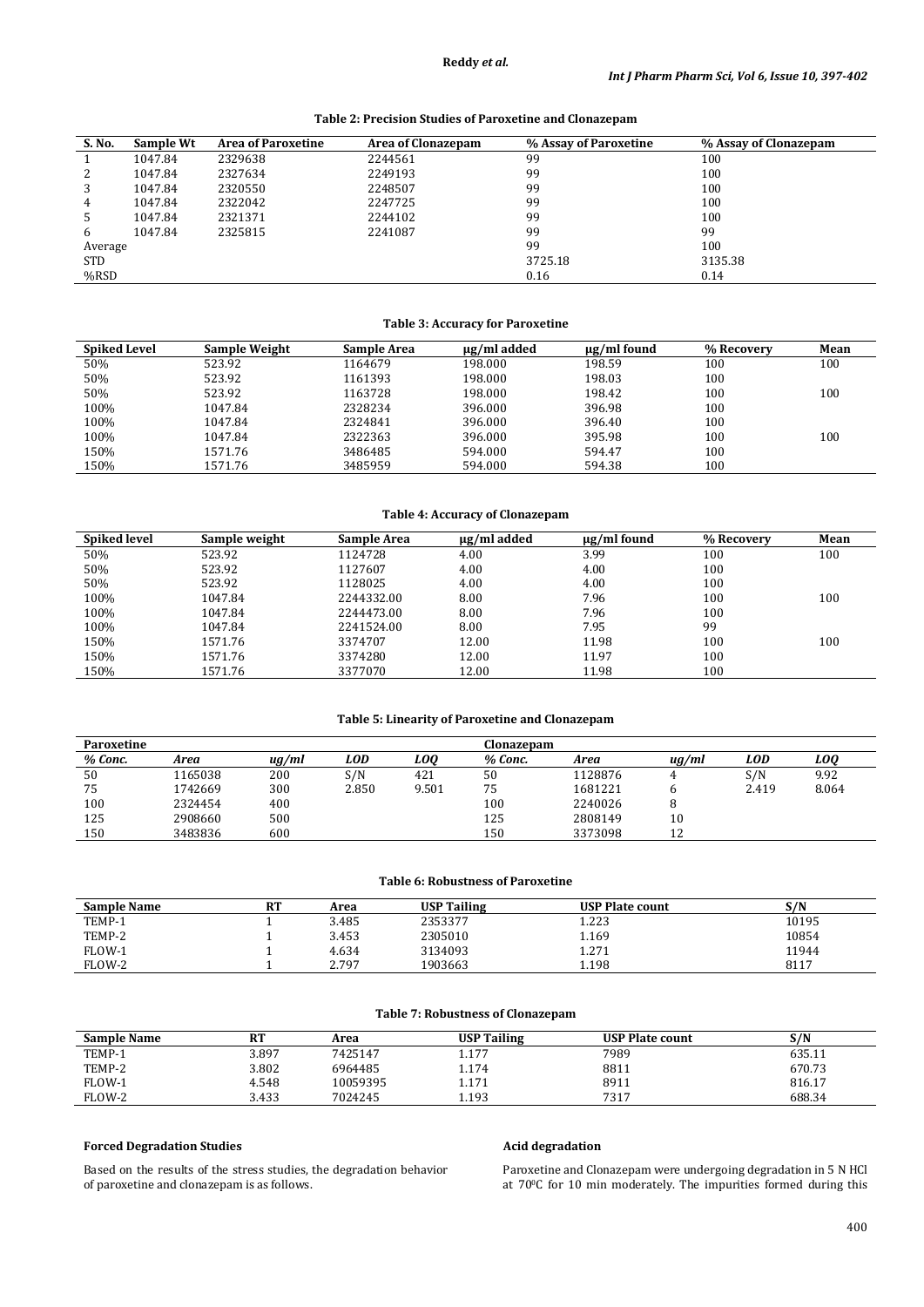study are well separated from main drug peaks and mass balance is found to be in acceptable limit. Peak purity of drugs also matches (Table VIII, Figure IV (A).

#### **Base degradation**

Paroxetine and Clonazepam were found to be slightly unstable in 5 N NaOH at 70°C for 5 min. The major degradation peaks are well separated from drug peaks and well resolved. Mass balance is found to be in acceptable limit. Peak purity of drugs also matches (Table VIII, Figure IV (B).

### **Oxidation degradation**

Paroxetine and Clonazepam were found to be slightly unstable under conditions of 3% hydrogen peroxide at 70°C for 10 min. The major impurities in the study were resolved with drug peaks. Mass balance is found to be in acceptable limit. Peak purity of drugs also matches (Table VIII, Figure IV (C).

### **Thermal degradation**

Paroxetine and Clonazepam were found to be stable to thermal exposure. Partial degradation was take place. Impurities formed well resolved from main drug peaks. Mass balance is found to be in acceptable limit. Peak purity of drugs also matches (Table VIII, Figure IV (D).

### **Photolytic degradation**

Upon subjecting the Paroxetine and Clonazepam sample to both UV and visible light, only partial degradation of sample was observed.

Testing of a placebo containing preservative leads to formation of number of different impurities with respect to an unstressed placebo. The amount of preservative decreased mainly by influence of oxidation, light and acid. Mass balance of preservative shows almost 100%. The active ingredients remain almost stable within tested period and mass balance matches (Table VIII, Figure IV (E).

| Table 8: Degradation studies for Paroxetine and Clonazepam |  |  |  |
|------------------------------------------------------------|--|--|--|
|                                                            |  |  |  |

| <b>Stress condition</b> | Sample weight | Paroxetine |         |               | Clonazepam |         |        |
|-------------------------|---------------|------------|---------|---------------|------------|---------|--------|
|                         |               | Area       | % Assav | % Deg.        | Area       | % Assav | % Deg. |
| Acid                    | 1048          | 2028376    | 86      | -13           | 1885379    | 84      | $-16$  |
| Base                    | 1048          | 2096111    | 89      | $-10$         | 1884672    | 84      | $-16$  |
| Peroxide                | 1048          | 2112722    | 90      | -9            | 1967354    | 88      | $-12$  |
| Heat                    | 1048          | 2197396    | 94      | -5            | 2185996    | 97      | - 3    |
| Light                   | 1048          | 2155038    | 92      | $\sim$ $\sim$ | 2085936    | q٦      |        |



**Fig. 4: Typical Chromatograms (A) Acid degradation (B) Alkali degradation (C) Oxidative degradation (D) Thermal degradation (E) Photolytic degradation**

### **CONCLUSION**

The The proposed HPLC method for the simultaneous estimation of paroxetine and clonazepam in pharmaceutical dosage forms was found to be simple, sensitive, precise, accurate, linear, robust and rugged during validation. Further this method is stability indicating and can be used for routine analysis of production samples. Hence, this method can be easily and conveniently adopt for routine quality control of paroxetine and clonazepam in pure and its pharmaceutical dosage forms.

#### **CONFLICT OF INTERESTS**

Declared None

### **ACKNOWLEDGEMENT**

Authors are thankful to the Department of Pharmaceutical Sciences, Jawaharlal Nehru Technological University, Hyderabad and Rainbow Pharma training lab, Kukatpally, for providing instruments and analytical support. Authors are also thankful to Dr.Reddy's Laboratories Ltd. for providing paroxetine and clonazepam standards as gift samples.